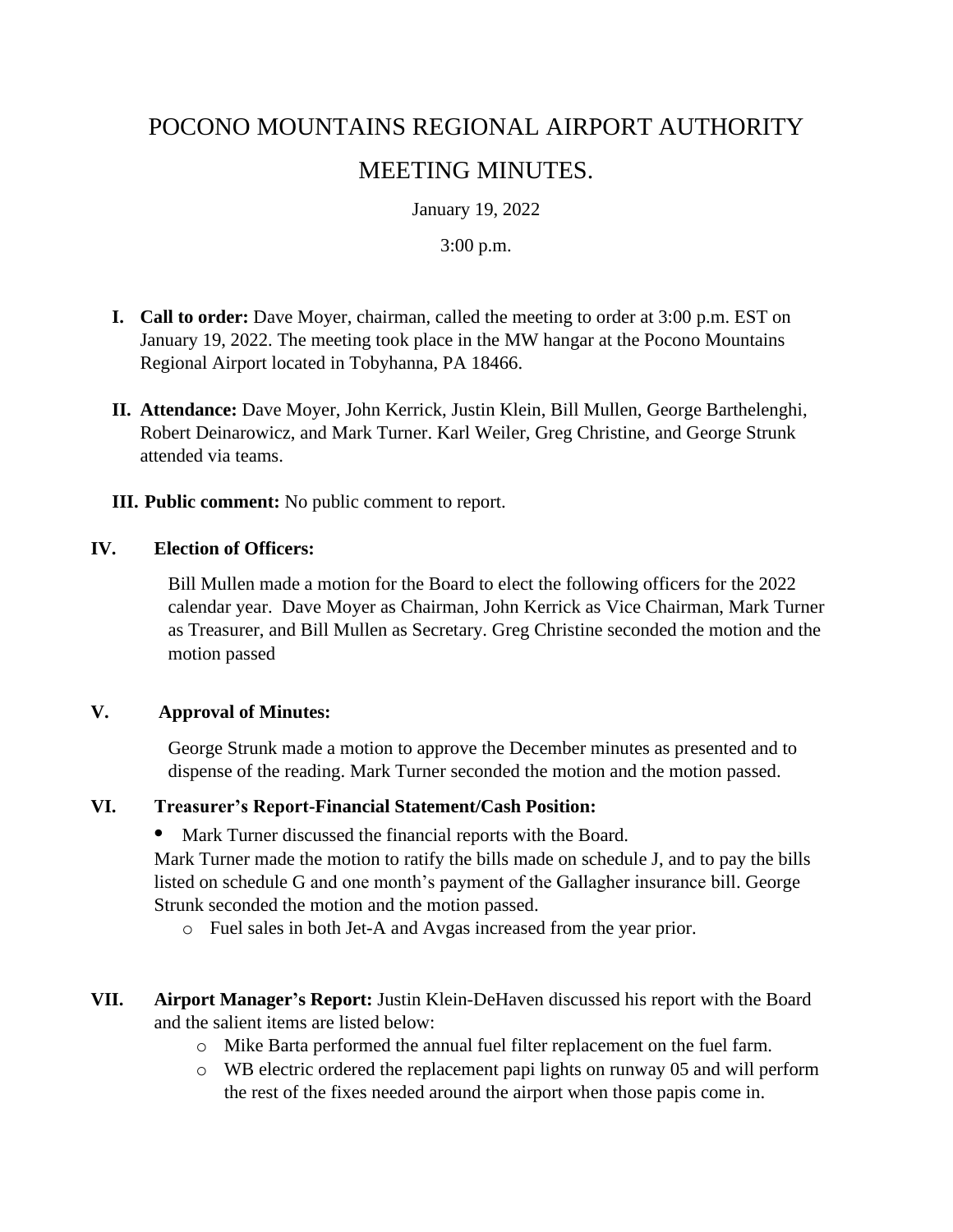- **VIII. Task Tracker:** Dave Moyer discussed the task orders listed below.
	- **Crack Sealing:** Pavement Maintenance Contractors INC is to send the invoice for the completion of the project.
	- **• Sign & Logo Committee:** George Strunk and Karl Weiler have been appointed as the Sign and Logo Committee to utilize the new Name of the Pocono Mountain Regional Airport.

## **IX. Engineer's Report.**

## **Task Order #5 – Construct T-Hangars**

• The final payment from the BOA has been made to the authority. This item will be removed.

## **Task Order #6 - Snow Removal Equipment Building (SRE)**

- Project advertised on January 16 (and January 20). Bids are due February 16 at 2PM; there is an Authority meeting this day after the opening.
- Prebid meeting is January 25 at 10AM. This is a virtual meeting via GoToWebinar.
- Greg Christine is coordinating a proposed construction contract with the BOA.
- The BOA has clarified the issue of potential expiring funds in 2022 would only be approximately \$3,500 and so is not an issue to be concerned about.

• The non-AIP portion of the building will still require a \$200,000 +/- match to the Capital Budget grant.

## **Task Order #7 - Fuel Farm (ADP-2019-PMMAA-00034)**

- Delta received comments from the BOA last week. Delta is working through them.
- Delta hopes to be able to advertise within 2 weeks. Delta will coordinate this with Greg. **CRRSAA Grant (\$23,000)**

• Additional reimbursement for \$2,692.51 to support the balance of the runway marking has been submitted.

• This leaves approximately \$20,000 left in this grant.

# **ARA Grant (\$59,000)**

• The American Rescue Plan Act of 2021 is providing an additional \$59,000 to the Airport. Any ideas for their use should be coordinated with the BOA.

• The BOA has not yet processed the grant offers for this program.

# **Bipartisan Infrastructure Law (BIL)**

• The Program provides for \$295,000 to MPO for each of the 5 federal fiscal years of FY2022 through FY2026. These funds are offered at a 95% FAA rate – the intent is for States/Airports to match the remaining 5%. Unclear just yet what Pennsylvania will do. For example:

o Virginia is providing 4% of the 5%

- o Maryland has committed to paying the full 5%
- o Pennsylvania has no comment yet.
- General guidance to date is that the funds can be used for anything that federal/AIP/Block Grant funds can be used for.